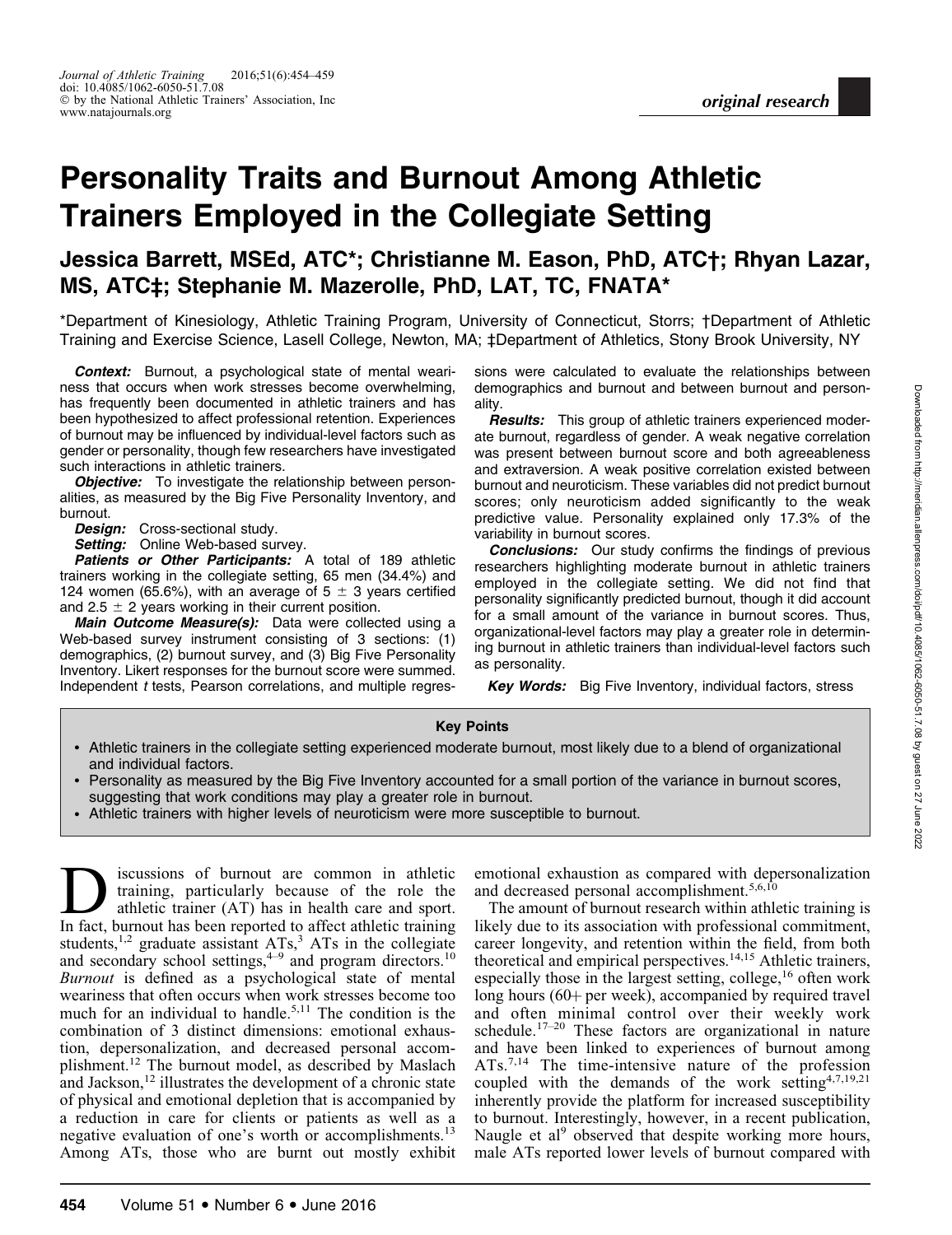27 June

female ATs. This could suggest that burnout may not manifest solely because of organizational factors related to an AT's workplace environment and job expectations but rather because of individualized or personal factors. Giving more credence to the idea that burnout and other professional issues can be influenced by individualized factors is the recent finding that several personality traits can influence the level of job satisfaction.<sup>22</sup> Those who react to stressful situations with emotional instability (ie, neuroticism) are more likely to be less satisfied with their jobs.

Dixon and Bruening<sup>23</sup> and Bruening and Dixon<sup>24</sup> suggested that experiences of work-family conflict develop because of a myriad of factors, including those that are facilitated by a blend of organizational and individual influences. Similar to burnout, work-family conflict is a phenomenon that develops because of increased stress: in the case of work-family conflict, the stress relates to a mix of work and life expectations. Thus, it is possible that burnout can occur because of individual influences such as personality. Maslach et al<sup>25</sup> acknowledged that the workplace may be the cause of the stressors for an individual but also that individuals bring certain characteristics to the workplace, including personality characteristics and attitudes about their job, that may be factors in their level of burnout. Several facets of personality, including emotional stability, affectivity, and personality type, have been investigated in allied health professionals.<sup>26</sup>

One model that has been used to measure personality is the Big Five Factors of Personality.<sup>27</sup> The  $\overline{5}$  factors that define the model are openness, extraversion, agreeableness, neuroticism, and conscientiousness.<sup>27</sup> Of the 5 factors, openness is the only personality factor that does not have a reported relationship to burnout.28 Extraversion, agreeableness, and conscientiousness are reported to be negatively related to burnout, whereas neuroticism is positively related to the condition. $11$ 

Despite the growing examination of personality and burnout, there is a current paucity of research investigating the relationship in ATs. We hypothesized that extraversion, agreeableness, and conscientiousness would be negatively correlated with burnout. In contrast, we proposed that neuroticism would be positively correlated with burnout. Finally, we hypothesized that openness would not correlate with burnout.

#### **METHODS**

We used a cross-sectional design to gain information regarding burnout and its relationship to personality. Selection of an online Web-based survey was purposeful to engage a geographically diverse group of respondents, reduce cost, and allow the researchers to download data directly into analytic software to reduce recording error.

#### Participants

We gained access to 1000 participants' e-mail addresses through the National Athletic Trainers' Association (NATA) membership services. A total of 251 responses were received. All participants were ATs classified by the NATA as working in the collegiate setting. Of the respondents 189 completed all sections of the online survey instrument, including demographic questions, for a response rate of 18.9%. Our sample comprised 65 men (34.4%) and 124 women (65.6%).

#### Demographic Data

Our participants' years of certification ranged from 0 to 11, with an average of  $5 \pm 3$  years. Their years working in their current position ranged from 0 to 10, with an average of 2.5  $\pm$  2 years. The majority of our participants (78.3%) had obtained a master's degree as their highest degree; 2.1% had a bachelor's degree, 1.1% had a PhD, 1.1% had an EdD, and 2.1% listed their highest degree as other. Most (58.2%) of our participants were single; 25.2% were married, 13.8% were living with their significant other, 0.5% were divorced, and 2.1% classified their relationship status as other. Our participants represented all 10 NATA districts, with the largest number (17.5%) employed in District 4.

#### Instrumentation

Data were collected using a Web-based survey instrument housed on SurveyMonkey (SurveyMonkey Inc, Palo Alto, CA). The survey consisted of 3 individual sections: demographics, personality, and burnout.

Demographics. The third section of the survey contained items pertaining to personal and professional demographic information. Examples of this information collected include sex, age, highest level of education, marital status, number of years certified, current position held, years of experience, salary, combined family income, hours worked in season and out of season, monthly travel and sport assignment, number of staff ATs, number of athletes receiving care, and NATA district.

Big Five Personality Traits. We used the Big Five Inventory (BFI) to assess personality traits of our sample of ATs working in the Division I setting. The BFI is categorized by openness to experience, extraversion, agreeableness, neuroticism (often referred to as emotional instability), and conscientiousness. A brief summary of each personality factor measured by the BFI is in Table 1. The BFI measures the 5 domains of personality using 44 characteristics formulated as statements about oneself and rated on a 5-point scale ranging from 1, *disagree strongly*, to 3, neither, to 5, agree strongly. The reliability coefficients for the BFI subscales have been consistently reported as strong. A comparison of reliability coefficients for the current study with the findings of John et  $al^{29}$  is in Table 2.

Openness describes a person's intellect and receptiveness to culture. Traits include broad-mindedness, originality, and imagination.29 Openness is measured by 10 items, which include ''is inventive,'' ''is curious about many different things,'' and ''has an active imagination.'' Scale scores were calculated by taking the mean of the items for a given trait, such that higher scores meant more of the trait. Extraversion includes traits such as assertiveness, talkativeness, activeness, and sociability.29 This subscale contained 8 items, and respondents were asked to determine if descriptors such as the following applied to them: "assertive personality," "is sometimes shy," or "is outgoing, sociable.'' The third dimension, agreeableness, is viewed as degree of friendliness.<sup>29</sup> Traits defining this dimension include cooperativeness, trust, tolerance, and soft-heartedness. Agreeableness is evaluated by 9 items,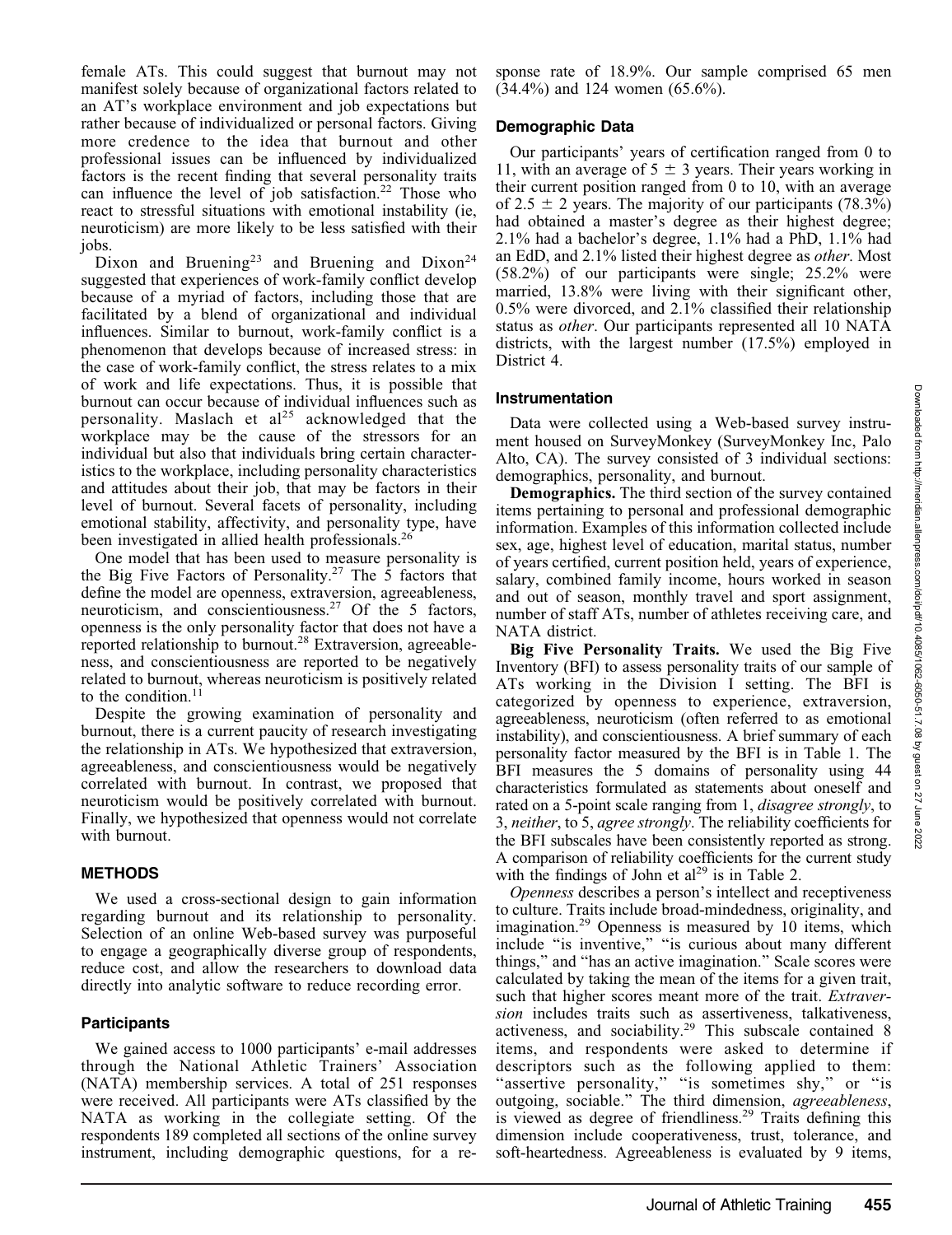#### Table 1. Big Five Personality Factors

| <b>Openness</b>                                                                                                                                                                                                                                                                                                                                  | Extraversion                                                                                                                                                                                                                                                                                      | Agreeableness                                                                                                                                                                                                                                             | Neuroticism                                                                                                                                                                                                                                             | Conscientiousness                                                                                                                                                                                                                                                                              |
|--------------------------------------------------------------------------------------------------------------------------------------------------------------------------------------------------------------------------------------------------------------------------------------------------------------------------------------------------|---------------------------------------------------------------------------------------------------------------------------------------------------------------------------------------------------------------------------------------------------------------------------------------------------|-----------------------------------------------------------------------------------------------------------------------------------------------------------------------------------------------------------------------------------------------------------|---------------------------------------------------------------------------------------------------------------------------------------------------------------------------------------------------------------------------------------------------------|------------------------------------------------------------------------------------------------------------------------------------------------------------------------------------------------------------------------------------------------------------------------------------------------|
| Defined by a person's<br>imagination and<br>independence, with<br>characteristic traits<br>including intelligence,<br>imagination, and<br>curiosity. Individuals<br>who score highly in<br>openness to<br>experiences are<br>portrayed as<br>intellectually curious,<br>open to emotion,<br>interested in art, and<br>willing to try new things. | Describes someone who<br>is outgoing, energetic,<br>demonstrates positivity<br>and assertiveness, and<br>seeks the company of<br>others. Extraverts, thus,<br>often experience less<br>fatique, are able to have<br>more energy for multiple<br>roles, and view role<br>occupation as beneficial. | Portrayed as someone<br>who is cooperative.<br>forgiving, likeable, kind,<br>sympathetic, and<br>trustful. Fundamentally,<br>agreeable people want<br>harmony and value<br>getting along with<br>others, and as such,<br>have very humanistic<br>natures. | Traditionally refers to<br>those who demonstrate<br>unpleasant, irrational<br>emotions easily, such as<br>anger, anxiety,<br>depression, and worry.<br>Often those with high<br>scores experience more<br>concerns related to job<br>and family stress. | Individuals who<br>demonstrate high levels<br>of conscientiousness<br>are efficient time<br>managers, careful<br>planners, and<br>organizers. Often, these<br>individuals demonstrate<br>lower levels of conflict,<br>as they are able to use<br>their time wisely through<br>time management. |

including "is sometimes rude to others," "can be cold and aloof,'' and ''likes to cooperate with others.'' The next dimension, *neuroticism*, references a person's stability; traits include anxiousness, depression, anger, and insecurity. Eight items are used to determine a respondent's level of neuroticism, including assessments such as ''worries a lot,'' "gets nervous easily," and "is emotionally stable, not easily upset.'' Conscientiousness has also been portrayed as conformity or dependability, with characteristics including achievement orientation, responsibility, thoughtfulness, and organization.29 The 9 items in this subscale include ''tends to be lazy,'' ''is easily distracted,'' and ''makes plans and follows through.''

Burnout. We used a short self-report burnout scale, initially created and validated by Mazerolle et  $al$ ,  $17,18$  that reflected measures first used by Netemeyer et al<sup>30</sup> when validating an instrument to measure levels of work-family conflict and various constructs such as burnout, job satisfaction, and turnover. The questions were developed by Mazerolle et  $a^{3}$  when measuring the effect of workfamily conflict on several outcome variables and before the development of a more specific athletic training burnout measurement. A short-measure scale of burnout was necessary as a means to reasonably measure the concept in our study.

Burnout was scored using a 6-point Likert scale ranging from 1 (never true) to 6 (always true). The Likert anchors reflect the modifications used by Clapper and Harris<sup>4</sup> in the development of a more specific instrument to measure burnout in ATs. The minimum score was 6 and the maximum score was 36. A score between 6 and 15 indicates a low level of burnout, a score between 15 and 25 represents a moderate level of burnout, and a score between 26 and 36 indicates a high level of burnout.17,18 With the current data, our verification of the instrument's internal consistency revealed a Cronbach  $\alpha$  of .89.

| Table 2. Big Five Inventory Reliability Coefficient Comparison |  |  |
|----------------------------------------------------------------|--|--|
|                                                                |  |  |

| Subscale          | <b>Current Study</b> | John et al <sup>29</sup> |  |
|-------------------|----------------------|--------------------------|--|
| Openness          | 0.75                 | 0.83                     |  |
| Extraversion      | 0.89                 | 0.86                     |  |
| Agreeableness     | 0.77                 | 0.79                     |  |
| Neuroticism       | 0.82                 | 0.87                     |  |
| Conscientiousness | 0.80                 | 0.82                     |  |

### Data-Collection Procedures

Upon institutional review board approval from the University of South Carolina, we began e-mailing potential respondents. The e-mail invitation included the purpose of the study, a brief description of the survey, a description of how consent would be obtained, and a link to a Web site URL, where participants could complete an online survey (Survey-Monkey Inc). Consent was implied by initiating the survey.

We began data collection in early January. Two weeks after we sent the initial e-mail, a reminder e-mail was sent to all potential participants. A third e-mail reminder was sent 4 weeks after the initial solicitation to help increase our overall response rate. We concluded data collection after the third e-mail, which we sent in late February.

#### Data Analysis

Data were analyzed using SPSS statistical software (version 21; IBM Corporation, Armonk, NY). The Cronbach  $\alpha$  was calculated for each of the BFI personality trait scores (Table 2). Likert responses for the burnout scale were summed to provide a score for each participant. We conducted an independent  $t$  test to determine if there were any differences between the burnout scores of men and women. To test the correlation of burnout scores and personality, we estimated Pearson correlation coefficients. We also included demographic variables in our correlation analysis to determine if any of those should be included in a multiple regression. We selected these variables based on our knowledge of the literature and those items often linked to professional concerns such as burnout, job satisfaction, and work-life balance. Demographic variables included in the correlation analysis were gender, age range, highest level of education, marital status, number of years certified (mean  $= 4.9 \pm 2.7$ ), personal income, combined family income, number of weekly hours worked in season (mean  $=$  $56.3 \pm 14.5$ ), number of weekly hours worked out of season (mean  $= 40.9 \pm 16.7$ ), average number of hours spent traveling each month (mean  $= 6.7 \pm 6.0$ ), number of staff ATs (mean  $= 4.2 \pm 3.3$ ), number of athletes receiving care (mean  $= 114.8 \pm 101.4$ ), and NATA district. Once we had correlation data, we ran a multiple regression on those personality and demographic variables that showed a significant correlation with burnout score. Initially we performed a multiple regression including only extraver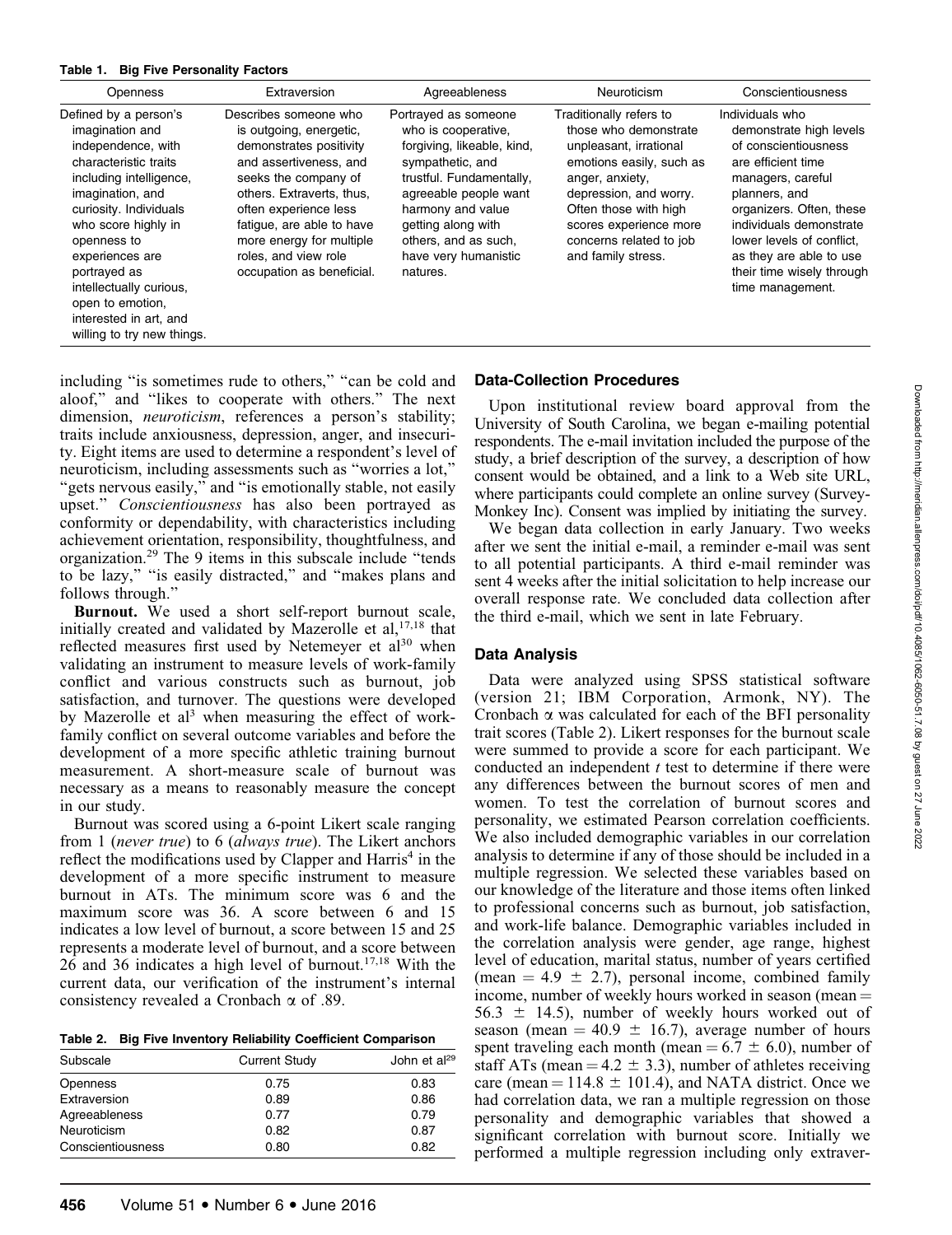sion, agreeableness, and neuroticism as predictors of burnout. We then calculated a hierarchical regression, adding each demographic variable that correlated with the burnout score: years certified, personal income, and number of hours worked in season.

#### RESULTS

On average, participants were experiencing moderate burnout (mean  $= 17.2 \pm 5.76$ ; range, 6–32). No gender differences regarding burnout were identified ( $F = 1.234$ ,  $P =$ .736; 95% confidence interval  $\text{[CI]} = -2.43, 1.44$ ). Pearson correlations demonstrated significant but weak correlations between burnout score and extraversion, agreeableness, and neuroticism. Both extraversion  $(-0.229, P = .002)$  and agreeableness  $(-0.245, P = .001)$  were negatively correlated with burnout, whereas neuroticism  $(0.385, P < .001)$  was positively correlated with burnout. Additionally, we found that number of years certified (0.268,  $P < .001$ ), personal income (0.160,  $P = .028$ ), and number of hours worked in season (0.302,  $P < .001$ ) positively correlated with burnout. Based on the correlations, we conducted a multiple regression to predict burnout score from extraversion, agreeableness, and neuroticism. These variables ( $F_{3,185} = 12.9, P < .05, R^2 =$ 0.173) did not statistically predict burnout scores. Only neuroticism added statistical significance to the weak prediction ( $P < .001$ ,  $\beta = .298$ ). The F value shows the model was a good fit for the data, but  $R^2$  shows that our personality independent variables explained only 17.3% of the variability in the burnout score. Therefore, although 3 of the personality factors were weakly correlated with burnout scores, the BFI did not seem to predict burnout in ATs. When we completed the hierarchical regression adding number of years certified, personal income, and number of hours worked in season, the  $R^2$  value increased to 0.318. By performing the hierarchical regression, we determined that number of hours worked in season created the largest increase in our  $R<sup>2</sup>$  value from 0.173 to 0.266. In this model, the coefficients showed that the number of years certified ( $P < .001$ ,  $\beta = .266$ ) and number of hours worked in season ( $P < .001$ ,  $\beta = .343$ ) added statistical significance to the model.

#### **DISCUSSION**

We sought to estimate the relationship between personality and burnout in ATs. Currently, the literature supports the idea that professional concerns in collegiate athletics can be viewed as multifactorial,<sup>23,24</sup> yet most researchers in athletic training have examined these concerns from an organizational perspective or a singular lens (ie, only 1 factor). Mazerolle and  $Eason<sup>31</sup> suggested that work-life conflict can$ manifest because of individual factors; thus, it is possible that experiences of burnout can be mitigated by personality, a factor identified within the multifactorial framework. We hypothesized that extraversion, agreeableness, and conscientiousness would be negatively correlated with burnout and that neuroticism would be positively correlated with burnout. We were able to partially support these hypotheses.

Our participants demonstrated moderate burnout, which aligns with the results of other researchers who found that  $ATs<sup>4,9,14</sup>$  and athletic training students<sup>1,2</sup> experienced burnout. Organizational factors such as hours worked, time spent traveling, and work-family conflict may contribute to ATs feeling burnt out.<sup>6,18</sup> Similarly to Clapper and Harris,<sup>4</sup>

we did not discover any gender differences in burnout scores, though this does differ from the recent findings of Naugle et al,<sup>9</sup> who observed higher burnout scores in women than in men. However, our study is the first we know of to have examined burnout through a lens outside of the organization itself, focusing instead on the individual context of personality. We can conclude that personality does play a small role in the development of burnout in ATs.

#### Personality Traits Negatively Correlated With Burnout

Our hypothesis was that extraversion and agreeableness would be negatively correlated with burnout. This was true: as scores in extraversion and agreeableness increased, burnout scores declined, though the correlation was weak. An individual exhibiting a high level of extraversion is likely active and sociable<sup>29</sup> as well as happy and enthusiastic.<sup>2</sup> Extraverts are optimistic by nature and perceive less stress; thus, they are able to resist burnout.<sup>32</sup> Similarly, an individual scoring high in agreeableness is viewed as friendly and cooperative.<sup>29</sup> Agreeable individuals get along well with others.<sup>32</sup> Both of these traits can be linked to how individuals view and experience their work environment and those they work with. Extraverts may experience less burnout because they have a positive perception of their work and may experience positive relationships at work because their cheerful disposition elicits a positive response from others. Agreeable coworkers may be similarly well liked by their colleagues and therefore experience a positive work environment, making individuals with one or both personality traits less susceptible to burnout.<sup>32,33</sup>

The ATs in our study were predominantly 20 to 30 years old; this depicts the youth of those working in athletic training today, a factor that has been anecdotally and empirically found to characterize the profession.<sup>17,18,34</sup> That is, the profession appears to be attractive, yet many leave for various reasons, as demographics indicate that after the age of 50, there is a general decline in membership.<sup>34</sup> Young professionals working as ATs are members of the millennial generation,<sup>35</sup> which exhibits higher levels of extraversion than previous generations. Previous research<sup>36</sup> on the millennial generation in athletic training has determined that these individuals are optimistic, are collaborative, and prefer to work in groups. They are happy to contribute to a team effort and, in fact, are more motivated and committed to a task when engaged in a cohesive group setting, such as the athletic environment. Similarities can be seen between the characteristics of the millennial generation and the personality traits of extraversion and agreeableness, perhaps providing context for the results presented here. Moreover, despite millennial workers experiencing burnout, they appear to be more optimistic about finding other positions or roles and have a more flexible mindset about the job market.<sup>37</sup> So it may be that ATs fit the descriptors of extraverts and agreeable individuals, which may mitigate the negative effect workplace stress can have on the person.

#### Personality Traits Positively Correlated With Burnout

Our hypothesis that neuroticism would be positively correlated with burnout was confirmed, though it was a weak correlation; as neuroticism increased, so did an individual's burnout score. A person scoring high in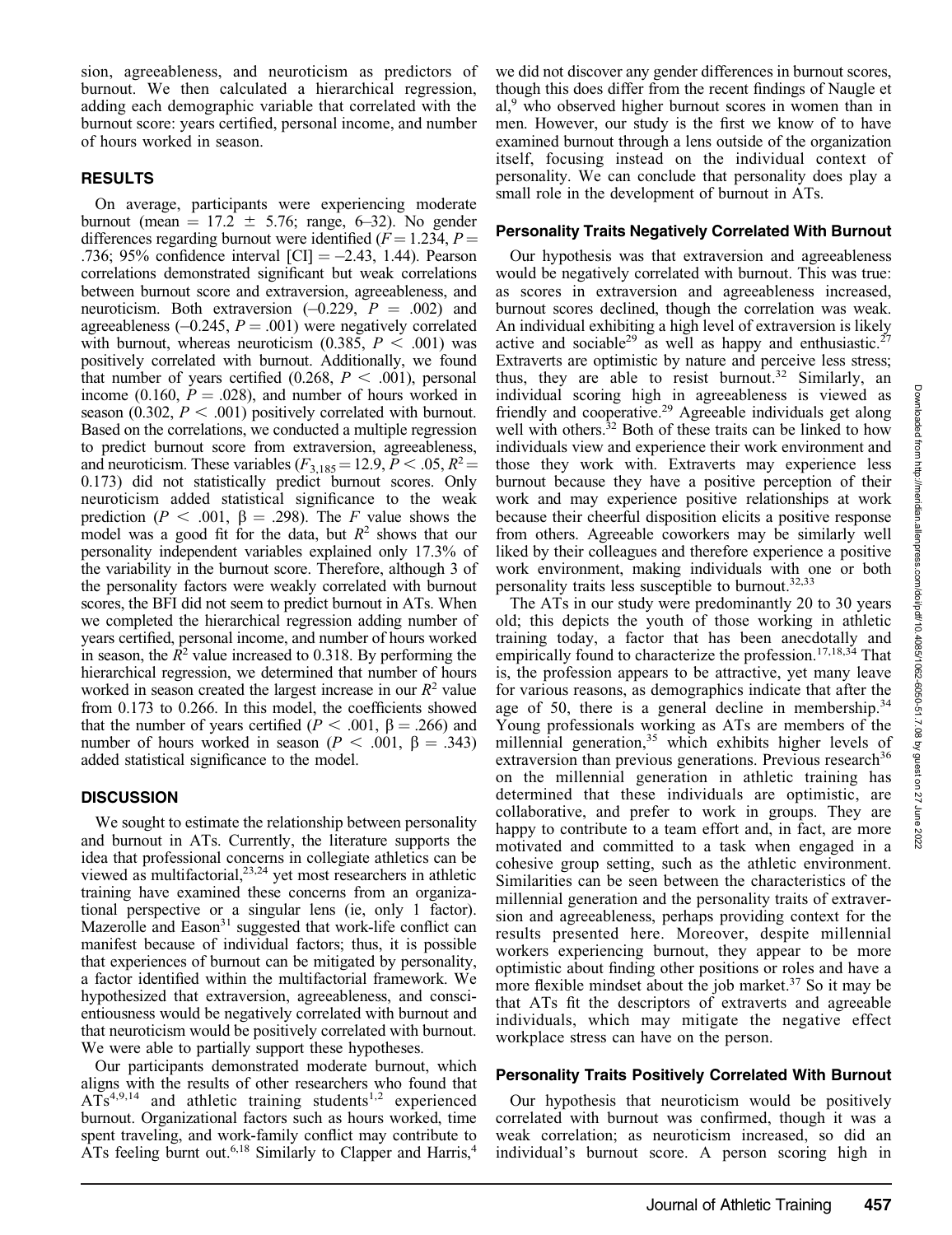neuroticism displays traits such as anxiety, insecurity, and a low level of emotional stability. These individuals often dislike challenges at work, which they perceive as threatening and stress inducing.<sup>33</sup> A high level of neuroticism has been found to result in greater exhaustion and depersonalization, 2 constructs of burnout, in nurses.<sup>32</sup> Zellars et al<sup>32</sup> also contended that among nurses, given their heightened response to adverse situations, those scoring higher in neuroticism respond more negatively to situations that are stressful, thereby providing a firm link between personality and work conditions and environments. Thus, a work environment such as athletic training that can present a variety of challenging situations, including varied work schedules, required travel, and working long hours, $17,18$ would not be enjoyable and indeed would be stressful for an individual with a high level of neuroticism, which may explain the relationship of neuroticism and burnout.

Hendrix et al<sup>6</sup> studied the relationships between a variety of personal and situational factors and reported levels of stress and burnout. Personal and situational traits accounted for a large amount of variance in the stress perceived by ATs. In our investigation, a small portion of variance in burnout could be attributed to personality. Among the personal factors measured by Hendrix et al, $<sup>6</sup>$  the personality</sup> trait hardiness had the greatest effect in decreasing stress. Hardiness describes a person's perception of control and influence on his or her own environment along with his or her willingness and openness to grow and change.<sup>6</sup> In ATs, hardiness increases as stress decreases; stress can lead to burnout, so it appears that hardiness could be a mitigating factor in burnout. Indeed, Alarcon et  $a^{33}$  found hardiness to have a strong negative relationship with burnout. Though hardiness is not a factor measured by the BFI, it may relate to neuroticism. One who is neurotic sees challenges as stressful and is more cynical, whereas one who is hardy does not stress as easily and is more flexible. Those who perceive that they are under a great deal of stress tend to be susceptible to burnout; it is possible that the weak relationships found in our cohort are due to their level of hardiness. The hardiness trait in ATs should be explored in more depth.

Nurses also experienced burnout, which was significantly predicted by personality traits, specifically extraversion and neuroticism, as we found in ATs.32 However, personality is an individual factor, and our regression analysis showed that the personality variables accounted for only a small amount of the variability in burnout scores. Though correlations were present between personality types and burnout, it is clear that the former is not a strong predictor of the latter, and therefore, many other factors likely affect burnout. When we added the demographic variables of years of experience, personal income, and number of hours worked in season, we predicted a higher portion of the variance in burnout scores, indicating that the combination of these factors is a better predictor of burnout than personality alone. Personal income and number of hours worked in season are 2 variables that measure organizational-level factors. Our findings highlight the need for a multilevel model that may better predict burnout.

Additionally, numerous other methods are used to assess personality; it is possible that the BFI factors are not the best fit for assessing the personalities of ATs. In the nursing literature, authors have used the BFI personality model in conjunction with positive and negative mood states and burnout scores, $3^2$  as well as personality together with

hardiness, type A personality, positive and negative affectivity, and burnout.<sup>33</sup> The inclusion of other individual-level variables might provide a more complete picture of the factors leading ATs to become burnt out.

#### LIMITATIONS AND DIRECTIONS FOR FUTURE RESEARCH

This study provides a snapshot of 1 point in time. It is important to note that the surveys were distributed during the spring, when some ATs may be in season. It would be beneficial to complete a longitudinal study measuring burnout and its influencing factors at a variety of times throughout the year. It appears that the competitive season, being in season, and time of year can affect experiences of work-life balance<sup>17-18,20</sup>; thus, the same could be said for burnout. Additionally, we surveyed only ATs currently in the profession. A large limitation to researching burnout is that those who have experienced the highest levels of burnout may have already left the profession. To accommodate this, investigators could seek to capture the perceptions of those ATs who have already left the profession. Furthermore, the survey we used to assess burnout is a self-report inventory that may be influenced by a multitude of independent factors. Finally, it is possible that traits such as hardiness and affectivity may better replicate the traits and personalities of individuals currently employed as ATs than those traits associated with the BFI.

Our study was the first look at this model within the field of athletic training. The findings reinforce the need to review multilevel perspectives in determining the causes of burnout in ATs. Future researchers should seek to evaluate coping strategies, as well as mood state and affectivity, in relation to burnout. Such studies of ATs would help to explain the variety of individual factors that could affect burnout. Further studies on personality in athletic training could focus on hardiness and type A personality, both of which have been examined in the nursing literature.

#### **CONCLUSIONS**

Our results highlight the existence of moderate burnout in ATs employed in the collegiate setting. Although we did not find that personality, an individual-level factor, significantly predicted burnout among our participants, it did account for a small portion of the variance in burnout scores. It is important to have a better understanding of the individual-level factors that may lead to burnout but even more important to realize that this is a multifaceted problem. Our findings indicate that personality alone does not predict burnout. Therefore, the moderate burnout found in collegiate ATs likely occurs regardless of personality type. We believe this to reflect the need for a multilevel model within athletic training that will demonstrate the relationships among individual-, organizational-, and sociocultural-level factors in relation to burnout and other variables such as work-life balance and job satisfaction. Our data may suggest that organizational-level factors play a greater role in burnout than individual-level factors.

#### ACKNOWLEDGMENTS

We acknowledge the contributions of Craig R. Denegar, PhD, PT, ATC, FNATA, to the data-analysis portion of the paper.